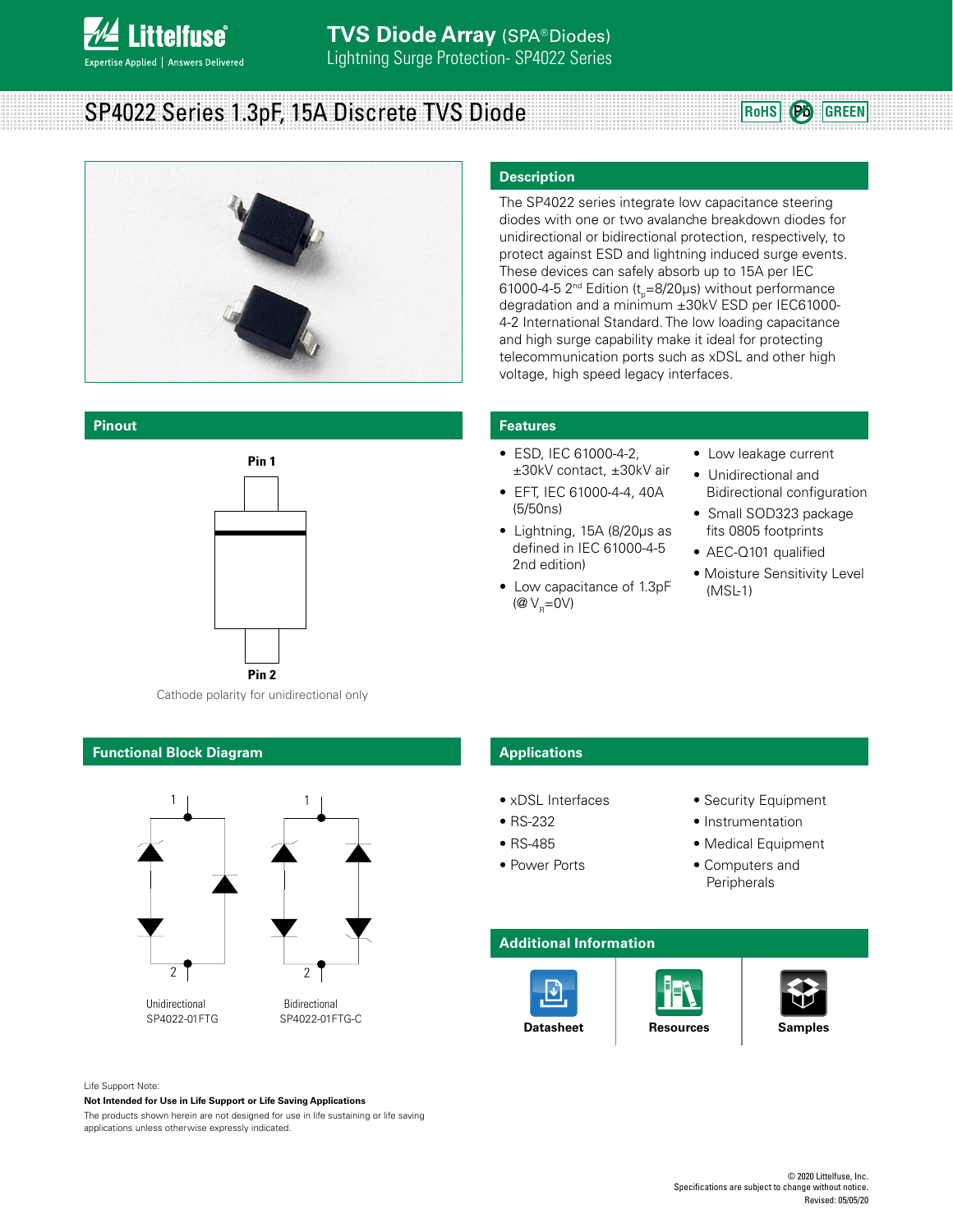|  | <b>Absolute Maximum Ratings</b> |  |
|--|---------------------------------|--|
|  |                                 |  |

| .             |                                              |              |              |
|---------------|----------------------------------------------|--------------|--------------|
| <b>Symbol</b> | <b>Parameter</b>                             | <b>Value</b> | <b>Units</b> |
| <b>DD</b>     | Peak Current ( $t_{\text{e}} = 8/20 \mu s$ ) |              |              |
|               | Peak Pulse Power $(t_{0} = 8/20 \mu s)$      | 500          | W            |
| OP            | <b>Operating Temperature</b>                 | -40 to 150   | $\circ$      |
| <b>STOR</b>   | Storage Temperature                          | -55 to 150   | $\circ$      |

CAUTION: Stresses above those listed in "Absolute Maximum Ratings" may cause permanent damage to the component. This is a stress only rating and operation of the component at these or any other conditions above those indicated in the operational sections of this specification is not implied.

| Electrical Characteristics (Top=25°C)                                  |                             |                                                                                    |                          |                          |            |              |
|------------------------------------------------------------------------|-----------------------------|------------------------------------------------------------------------------------|--------------------------|--------------------------|------------|--------------|
| <b>Parameter</b>                                                       | <b>Symbol</b>               | <b>Test Conditions</b>                                                             | <b>Min</b>               | <b>Typ</b>               | <b>Max</b> | <b>Units</b> |
| Reverse Standoff Voltage                                               | $\rm V_{_{RWM}}$            | $In=1\mu A$                                                                        | $\overline{\phantom{a}}$ | $\overline{\phantom{a}}$ | 12         | $\vee$       |
| Breakdown Voltage                                                      | $\mathsf{V}_{\texttt{BR}}$  | $Ie=1mA$                                                                           | 13.3                     | ٠                        | ٠          | V            |
| Reverse Leakage Current                                                | $I_{\parallel$ FAK          | $V_{p}12V$                                                                         | ٠.                       | $\overline{\phantom{a}}$ | 0.1        | μA           |
| $V_c$<br>Clamp Voltage <sup>1</sup>                                    |                             | $I_{\text{pp}}$ =1A, t <sub>n</sub> =8/20µs, Fwd                                   | ۰                        | 19                       | ٠          | $\vee$       |
|                                                                        |                             | $I_{pp} = 2A$ , t <sub>o</sub> =8/20µs, Fwd                                        | ٠                        | 20                       | $\sim$     | $\vee$       |
|                                                                        |                             | $I_{\text{pp}}$ =10A, t <sub>p</sub> =8/20µs, Fwd                                  | ۰                        | 28                       | $\sim$     | $\vee$       |
|                                                                        |                             | $I_{\text{pp}}$ =15A, t <sub>n</sub> =8/20µs, Fwd                                  | ÷                        | 33                       | 35         |              |
| TLP $t_{\circ}$ =100ns<br>Dynamic Resistance <sup>2</sup><br>$R_{DYN}$ |                             | $\overline{\phantom{a}}$                                                           | 0.5                      | $\overline{\phantom{a}}$ | $\Omega$   |              |
|                                                                        |                             | IEC 61000-4-2 (Contact Discharge)                                                  | ±30                      | $\overline{\phantom{a}}$ | $\sim$     | kV           |
| ESD Withstand Voltage <sup>1</sup>                                     | $\mathsf{V}_{\texttt{ESD}}$ | IEC 61000-4-2 (Air Discharge)                                                      | ±30                      | ٠                        | $\sim$     | kV           |
| Diode Capacitance <sup>1</sup>                                         | $C_{\rm D}$                 | Reverse Bias=0V, f=1MHz<br>$\overline{2}$<br>1.3<br>pF<br>$\overline{\phantom{a}}$ |                          |                          |            |              |

**Note:**

**1.** Parameter is guaranteed by design and/or component characterization. **2.** Transmission Line Pulse (TLP) with 100ns width and 200ps rise time.



## **8/20 µs Pulse Waveform Capacitance vs. Reverse Bias**

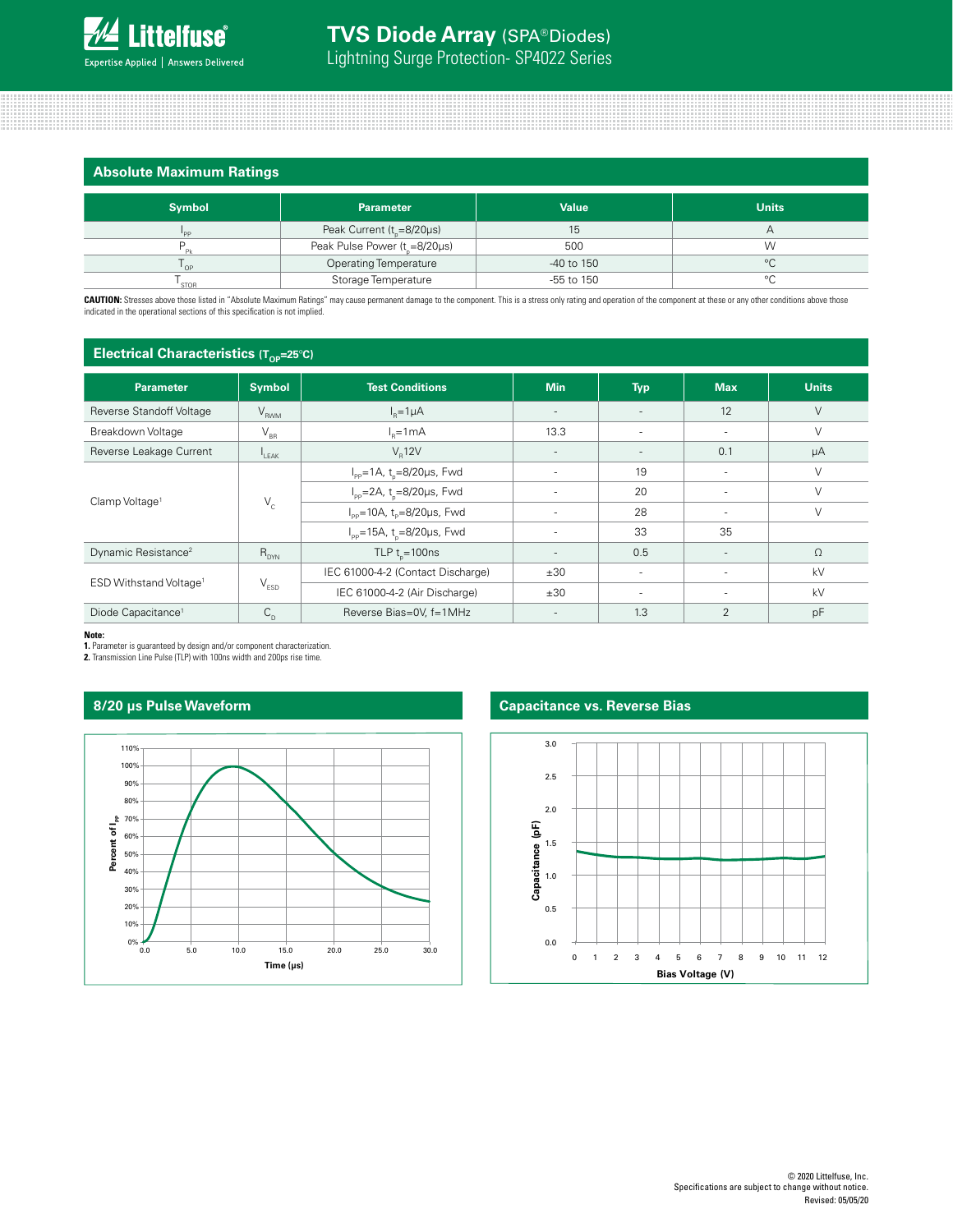



| <b>Reflow Condition</b>                         | Pb - Free assembly                                             |                    |
|-------------------------------------------------|----------------------------------------------------------------|--------------------|
|                                                 | - Temperature Min $(T_{s(min)})$                               | $150^{\circ}$ C    |
| <b>Pre Heat</b>                                 | - Temperature Max $(T_{s(max)})$                               | $200^{\circ}$ C    |
|                                                 | - Time (min to max) $(t_1)$                                    | $60 - 180$ secs    |
|                                                 | Average ramp up rate (Liquidus) Temp (T <sub>1</sub> ) to peak | 3°C/second max     |
| $T_{\text{S(max)}}$ to $T_{L}$ - Ramp-up Rate   | 3°C/second max                                                 |                    |
| <b>Reflow</b>                                   | - Temperature (T.) (Liquidus)                                  | $217^{\circ}$ C    |
|                                                 | - Temperature (t.)                                             | $60 - 150$ seconds |
| Peak Temperature (T <sub>n</sub> )              | $260^{+0/5}$ °C                                                |                    |
| Time within 5°C of actual peak Temperature (t)  | $20 - 40$ seconds                                              |                    |
| <b>Ramp-down Rate</b>                           | 6°C/second max                                                 |                    |
| Time 25°C to peak Temperature (T <sub>a</sub> ) |                                                                | 8 minutes Max.     |
| Do not exceed                                   | $260^{\circ}$ C                                                |                    |
|                                                 |                                                                |                    |

## **Transmission Line Pulsing (TLP) Plot**



## **Soldering Parameters Product Characteristics**

| $\Omega$                                                                  |         |    |               |    |             |                      |    |
|---------------------------------------------------------------------------|---------|----|---------------|----|-------------|----------------------|----|
| O                                                                         | 5<br>10 | 15 | 20            | 25 | 30          | 40                   | 50 |
|                                                                           |         |    | TLP Volts (V) |    |             |                      |    |
|                                                                           |         |    |               |    |             |                      |    |
|                                                                           |         |    |               |    |             |                      |    |
| <b>Product Characteristics</b>                                            |         |    |               |    |             |                      |    |
|                                                                           |         |    |               |    |             |                      |    |
| Matte Tin<br><b>Lead Plating</b>                                          |         |    |               |    |             |                      |    |
| <b>Lead Material</b><br>Alloy 42                                          |         |    |               |    |             |                      |    |
| 0.0004 inches (0.102mm)<br><b>Lead Coplanarity</b>                        |         |    |               |    |             |                      |    |
| <b>Substrate Material</b><br>Silicon                                      |         |    |               |    |             |                      |    |
| <b>Body Material</b><br>Molded Compound                                   |         |    |               |    |             |                      |    |
| UL Recognized compound meeting<br>Flammability<br>flammability rating V-0 |         |    |               |    |             |                      |    |
|                                                                           |         |    |               |    |             |                      |    |
|                                                                           |         |    |               |    |             |                      |    |
|                                                                           |         |    |               |    |             |                      |    |
|                                                                           |         |    |               |    | $t_{\rm p}$ |                      |    |
| T,                                                                        |         |    |               |    |             | <b>Critical Zone</b> |    |
|                                                                           |         |    | Domn un       |    |             | TL to TP             |    |